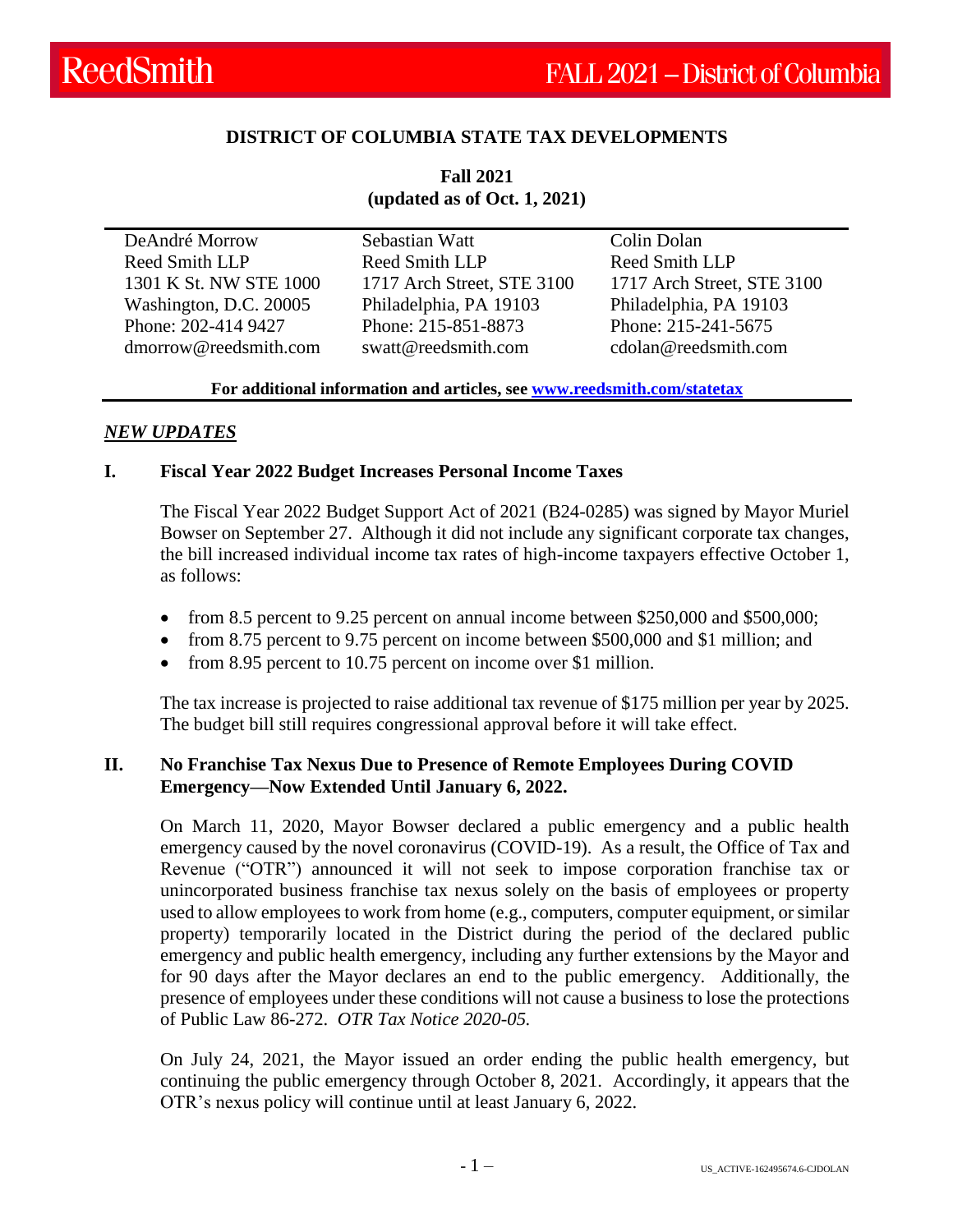## **III. OTR Narrows Casual and Isolated Sales Exemption**

Effective May 14, 2021, the OTR amended the casual and isolated sales and use tax exemption. By statute, D.C.'s casual sale exemption applies to "casual and isolated sales by a vendor who is not regularly engaged in the business of making sales at retail." The OTR's prior regulation defined casual and isolated sales as unplanned and non-recurring sales of property originally acquired for an organization's own use or consumption.

Although regulatory preamble describes the change as a "clarifying guidance," the new regulation appears to go further than the statute and prior regulation by stating that the exemption is not available to any vendor registered with the OTR for a sales and use tax account. Taxpayers who happen to be registered with the OTR but who would otherwise satisfy the statutory exemption (not regularly engaged in making sales at retail) should consider whether the OTR's regulation is invalid as contrary to the statute. *D.C. Muni. Regs. § 9-402.*

### **IV. Tax Analysts Appeals OTR's Refusal to Hand Over Private Letter Rulings**

In 2019, Tax Analysts filed a DC Freedom of Information Act request seeking all OTR letter rulings issued from 2016 through 2018. The OTR denied the request, and Tax Analysts appealed. On January 13, 2021, the D.C. Superior Court ruled against Tax Analysts, finding that private letter rulings are exempt from disclosure on the basis that they contain taxpayerspecific facts, and therefore constitute protected "tax information." Tax Analysts appealed to the DC Court of Appeals, where the case is pending oral argument. *Tax Analysts v. District of Columbia*, 21-CV-0031 (D.C. 2021).

## **V. Office of Administrative Hearings ("OAH") Finds Assessments Sent to Taxpayers Through OTR's Online Portal, and Sent Via Regular Non-Certified Mail, were Insufficient.**

Two recent cases at the OAH underscore that taxpayers who miss the 30-day period to appeal a notice of proposed assessment may be able to argue their appeal was nonetheless timely if the notice was sent through OTR's online portal or via regular non-certified mail.

In *Bechtel v. OTR*, Case No. 2020-OTR-00018 (Nov. 17, 2020), the taxpayers successfully fought off a motion to dismiss by the OTR, which contended that the taxpayer's protest was time-barred, and, in the alternative, outside the jurisdiction of the OAH because a portion of the protest constituted a denial of claim for refund.

D.C. Code § 47-4312(a) provides that "the Mayor shall send the person a proposed assessment" and that the person may file a protest with the OAH "no later than 30 days after the proposed assessment is sent." The OTR sent the Bechtels a proposed assessment for their 2015 and 2016 tax years via a portal at MyTaxDC.gov. Neither the Bechtels nor their accountant had ever known of or accessed MyTaxDC.gov. It was not until their accountant spoke with an OTR representative that they learned of their assessment. By the time the taxpayers filed their protest of the proposed assessment, more than 30 days had passed since the proposed assessment was "sent," and thus, the protest was barred according to the OTR.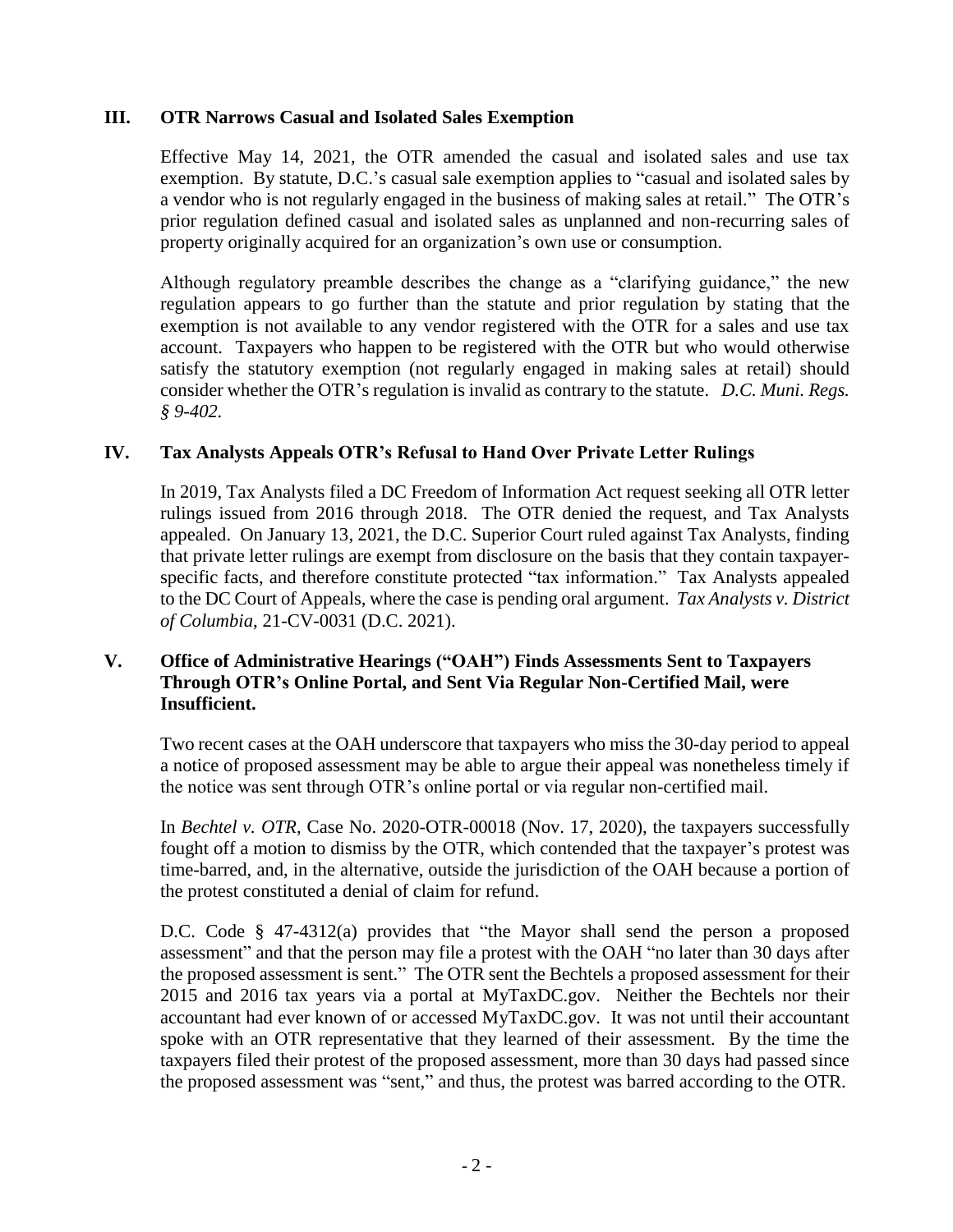The ALJ found the OTR's argument "completely without merit." To hold the online portal method of notice sufficient, when the taxpayers never once used the portal to communicate with the OTR, would "violate fundamental due process." The OTR argued in the alternative that because the increased tax liability would be offset by credits, the Bechtels were actually protesting denial of a refund, which would ordinarily be appealable to Superior Court. But the ALJ didn't buy it. Through its notice the OTR had determined that the taxpayers owed "more in tax than reported as the tax due" on their returns, and thus determined a "deficiency" as defined under D.C. Code § 47-1801.04(12). Thus, the OAH found the taxpayer's appeal was timely and it had jurisdiction.

In *Thomas E. Clark Heating and Air Conditioning v. OTR*, Case Nos. 2020-OTR-00038 and 2021-OTR-00006 (July 7, 2021), the OTR suffered a similar defeat in its motion to dismiss a sales and use tax protest of proposed assessment. Like the Bechtels, Clark Heating and Air Conditioning found itself filing a protest outside the 30-day window that began when the OTR "sent" the proposed assessment. In this instance, the OTR mailed the notice of proposed assessment via regular mail. Both the taxpayer and its counsel maintained that they never received the notice. The ALJ said it was "inexplicable" for the OTR to send the notice by regular mail when OTR routinely sent other communications via certified mail. The OTR found the taxpayer's protest was timely.

# **VI. Car-Sharing Company Fails to Collect Sales Tax, Hit With \$1 Million Bill**

On July 23, 2021, the Office of the Attorney General for the District of Columbia announced that Getaround Inc., which is a car-sharing company based in California, agreed to pay \$950,000 to D.C. According to the A.G.'s office, Getaround misrepresented the nature of its car rental service, operated without a license, and failed to collect and remit sales tax. In addition, the company agreed to restitution for allegedly listing damaged or stolen vehicles on its platform, and may not file claims for sales and use tax refunds for the period between September 30, 2015 and March 31, 2020.

# **VII. False Claims Act Expanded to Include Taxes**

On March 16, 2021, the False Claims Amendment Act of 2020 became effective, expanding false claims liability to claims involving taxation. The act applies if the person making any claim, record, or statement reported net income, sales, or revenue totaling \$1 million or more in a tax filing to which that claim, record, or statement pertained, and the damages pleaded in the action total \$350,000 or more.

This act reflects a troubling trend of jurisdictions undermining the tax administration process by allowing whistleblowers and plaintiffs' attorneys to bring questionable *qui tam* suits involving state and local taxes. Both the Chief Counsel of the OTR and the D.C. Attorney General's Office expressed concerns that the new law could raise several administrative and legal issues. For instance, the new law presents the possibility of conflict between *qui tam* plaintiffs, the attorney general, and the D.C. Chief Financial Officer with respect to matters of settlement. *False Claims Amendment Act of 2020, D.C. Law L23-0180*.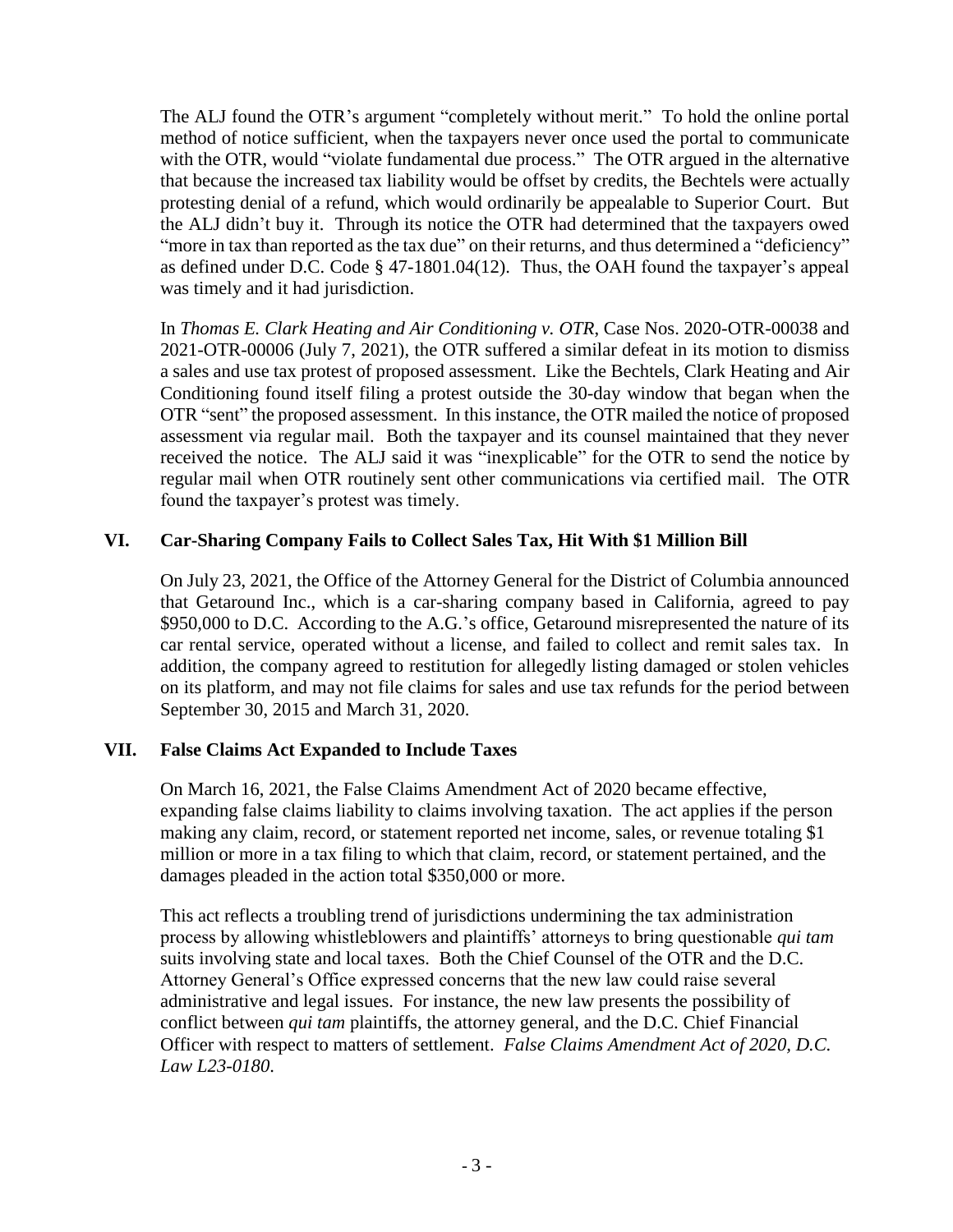### **VIII. OTR Rules Forgiven Paycheck Protection Program ("PPP") Loans Are Excluded From Gross Income**

The OTR clarified that an individual's gross income does not include PPP loans that are awarded and subsequently forgiven under D.C. Code § 47-1803.02(a)(2)(GG). The exclusion from gross income applies even if the forgiven PPP loans were used to pay business expenses that were deducted. D.C. allows business expenses as provided in the Internal Revenue Code. Because the federal Consolidated Appropriations Act of 2021 (Pub. L. No. 116-260) allows PPP loan recipients to deduct expenses paid for using PPP loan amounts, even if the PPP loans are later forgiven, D.C. will also permit expenses paid with forgiven PPP loans. *Revenue Notice No. 2021-04 (Apr. 14, 2021).*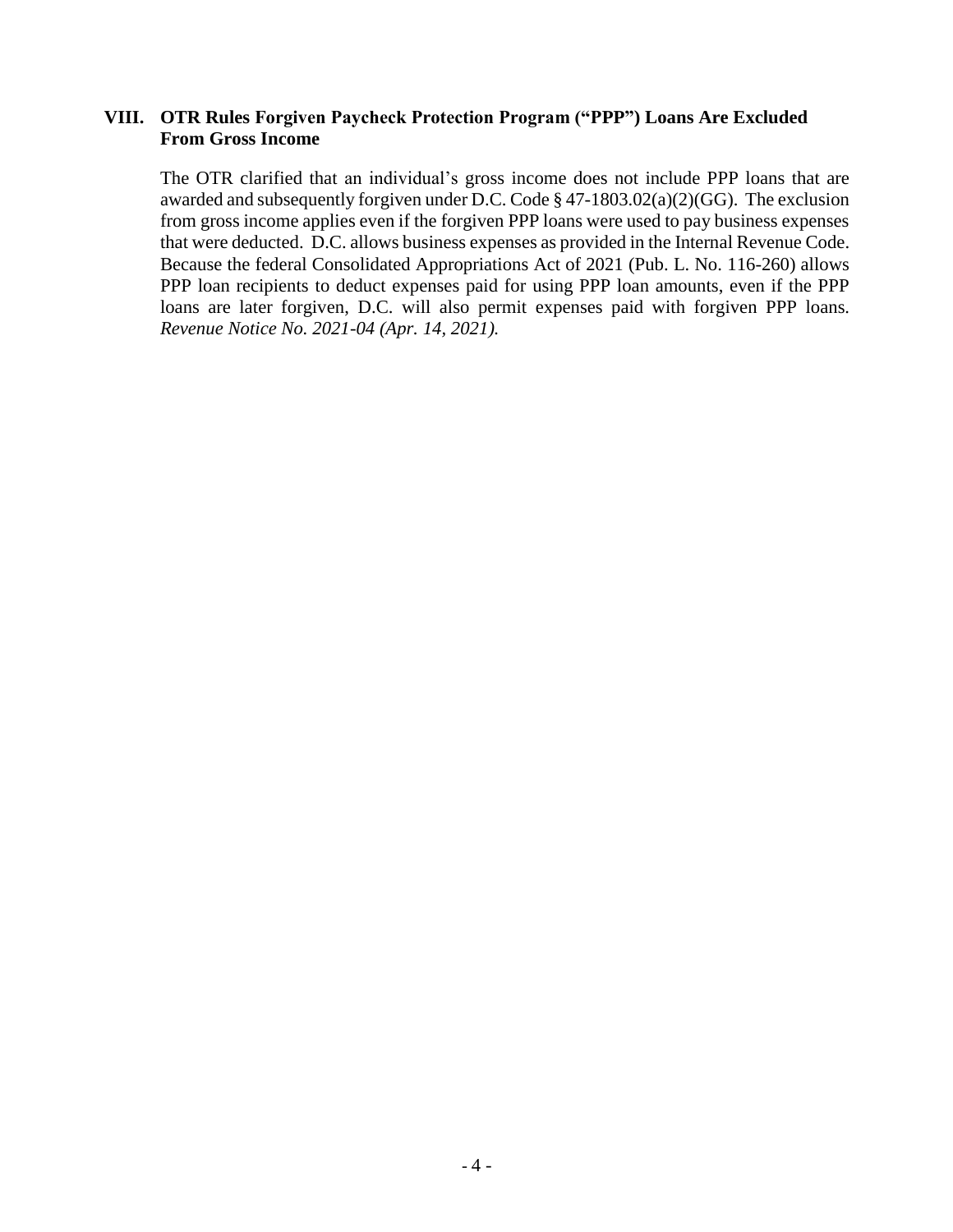*PREVIOUS UPDATES*

# **IX. INCOME/FRANCHISE TAXES**

### A. **Legislative Developments**

1. Combined Reporting Transition Deferred Tax Liability Deduction Delayed

When D.C. transitioned to combined reporting effective for tax years beginning on/after January 1, 2011, it enacted a one-time deduction spread over a seven-year period available to publicly traded companies in the amount of the increase in deferred taxes related to the transition to combined reporting. The law initially allowed the deduction over the seven-year period beginning in the fifth year of combined reporting. But D.C.'s 2020 budget bill delayed the beginning of the seven-year period until 2025. *D.C. Official Code § §47- 1810.08*

2. D.C. Opportunity Zone Program Requirements More Strict than Federal Criteria

D.C.'s 2020 budget bill decoupled the District's Opportunity Zones program from the federal criteria. D.C.'s rules require that qualified opportunity funds show they have invested in a business or property that received a grant, loan, or tax incentive from the District; have invested in an economic development project managed, owned, or disposed of by the District; and have received support from the local Advisory Neighborhood Commission or have received a score of at least 75 on the Urban Institute's Opportunity Zone Impact Assessment Tool. *D.C. Official Code § §47-1803.03.*

3. Franchise Tax Rate Reduced Effective CY 2018

For tax years starting after December 31, 2017, the franchise tax rate for corporations (other than a Qualified High Technology Company, "QHTC"), financial institutions, and unincorporated businesses is reduced from 9 percent to 8.25 percent of taxable income. The reduction is part of the tax rate cuts included in a 2014 tax reform package that is being implemented because of the District Council's approval of the fiscal 2018 budget. *Fiscal Year 2018 Budget Support Act of 2017, D.C. Law L22-0033*.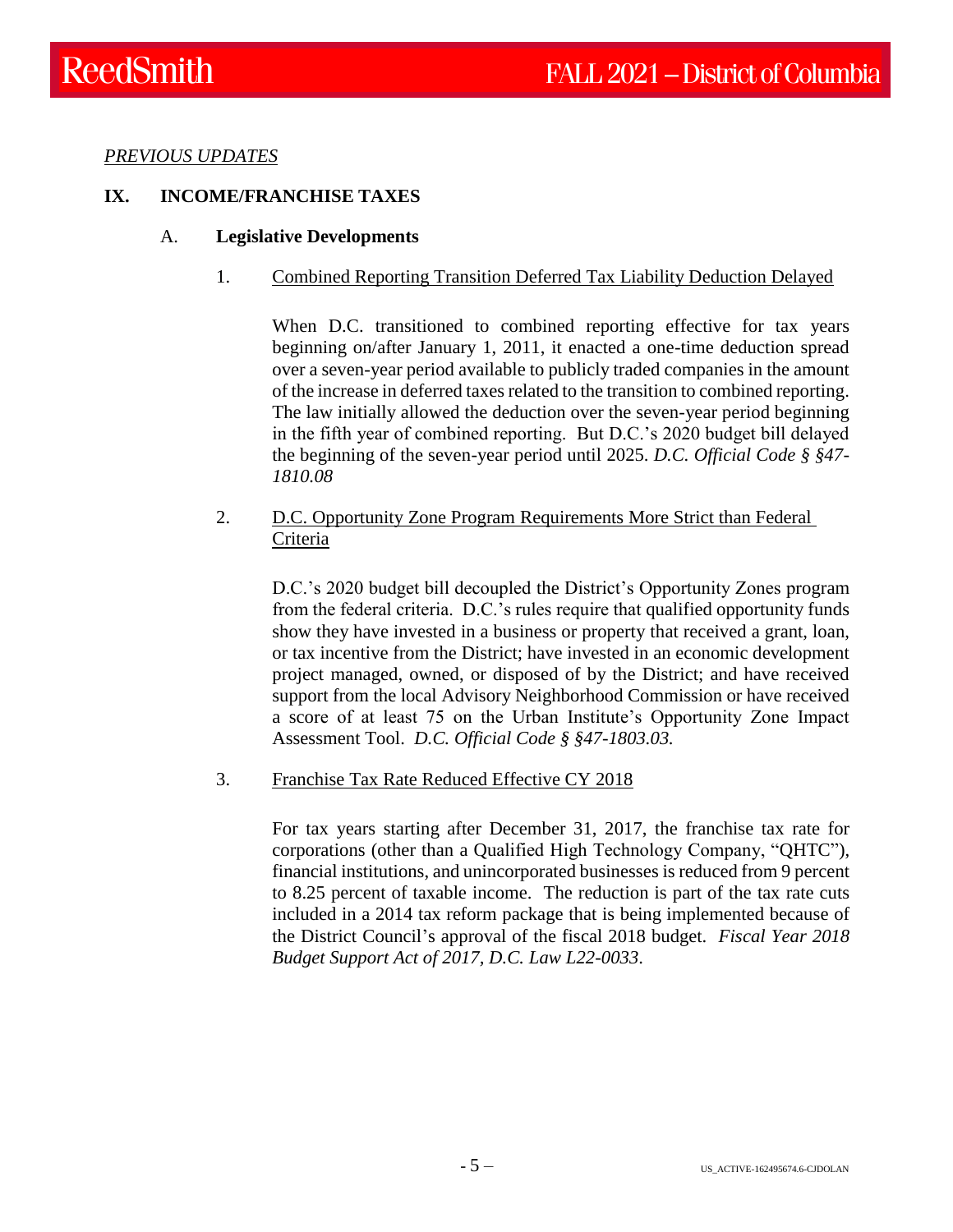## B. **Judicial Developments**

### 1. Flow-Through Apportionment

## *Alenia N. America, Inc. v. OTR*, Case No. 2012-OTR-00015 (Mar. 11, 2014)

In *Alenia*, the OAH granted summary judgment to the taxpayer, allowing it to include in its own apportionment calculation the apportionment factors from a pass through entity in which it owned a controlling interest. The taxpayer owned a 51 percent interest in a partnership that did not earn any income in the District. The taxpayer included its distributive share of partnership income in its income and the partnership's apportionment factors in its own apportionment computation. OTR excluded the flow through factors from the taxpayer's apportionment on audit.

The parties agreed that the taxpayer's distributive share of income from the partnership was business income from operation of a unitary business. After reviewing state court decisions on apportionment and considering the general purpose of the District's apportionment statute, the OAH determined that the taxpayer may include the apportionment factors of a unitary pass through entity when calculating its own franchise tax apportionment because business income from a unitary business ought to be apportioned based on the apportionment factors of the business generating that income. The court rejected OTR's argument that its regulation limited such treatment to taxpayers that file a consolidated return.

### C. **Administrative/Other Developments**

### 1. D.C. Studies Impact of Federal Tax Reform

On February 27, 2018, the District of Columbia chief financial officer released a study entitled "Summary of the Effects of Major Provisions of the Tax Cuts and Jobs Act on District Residents and Businesses," which was presented by Deputy CFO Keith Richardson and OTR Chief Counsel Alan Levine at the D.C. Area State Tax Executives Luncheon Series.

The study outlines the major provisions of the TCJA and their impact on the District and its taxpayers. With respect to corporate income/franchise taxes, the study finds that the reduced federal tax rates and repeal of the federal alternative minimum tax will have no impact on District revenues or on District taxpayers' income or liabilities. 100% bonus depreciation for business assets also will have no impact because the District has previously decoupled from federal bonus depreciation provisions. Furthermore, the limitation on interest expense deductions is expected to increase District taxpayers' liabilities because the District conforms to the interest provisions of the Internal Revenue Code.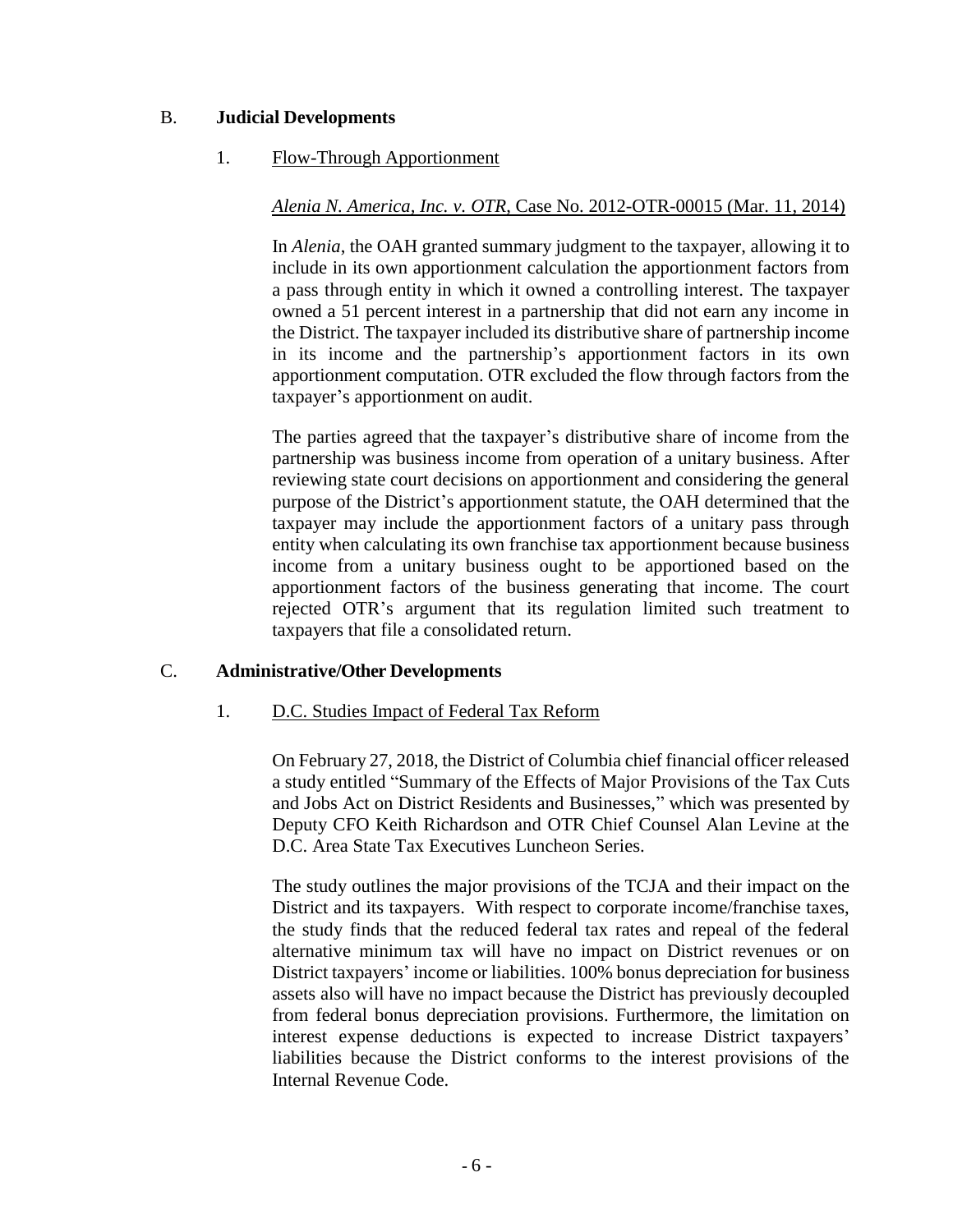The study also notes that the District will follow the federal changes limiting the usage of NOLs to 80% of pre-NOL taxable income and allowing for an unlimited carryforward period for NOLs.

Notably, the study refers to the TCJA's deemed repatriation provision as an area of "major uncertainty" but suggests that it will increase the amount of funds available for investment and dividends in the District.

The study concludes that the federal pass-through business income deduction will not affect District taxpayers because the calculation of District income tax is based on federal adjusted gross income.

# 2. Market-Based Sourcing Regulations Forthcoming

Speaking at a D.C. Bar State and Local Taxes Committee event on October 12, 2017, OTR counsel Aaishah Hashmi stated that taxpayers may rely on the model market-based sourcing regulations issued by the Multistate Tax Commission ("MTC"), until OTR finalizes its own regulations, which she inferred would be similar to the MTC regulations. OTR's market-based sourcing regulations have still not been promulgated.

# **X. TRANSACTIONAL TAXES**

### A. **Legislative Developments**

### 1. Marketplace Seller Legislation Enacted

On March 22, 2019, DC enacted legislation requiring out-of-district sellers with substantial economic activity in Washington, D.C. to collect and remit sales tax in the District only if, in the current or previous calendar year, they have or had either (a) gross receipts of more than \$100,000 from all retail sales delivered into the District, or (b) 200 or more separate retail sales delivered into the District.

The legislation also expanded the definition of retailer to include marketplace facilitators and marketplace sellers. Beginning on April 1, 2019, marketplace facilitators are required to register and collect sales tax on their own behalf and on behalf of all sales on their marketplace regardless of whether the marketplace seller would have been required to collect sales tax if the sale was not facilitated on the marketplace.

The legislation will not be retroactively enforced. *Internet Sales Tax Amendment Act of 2018, D.C. Law L22-0258.*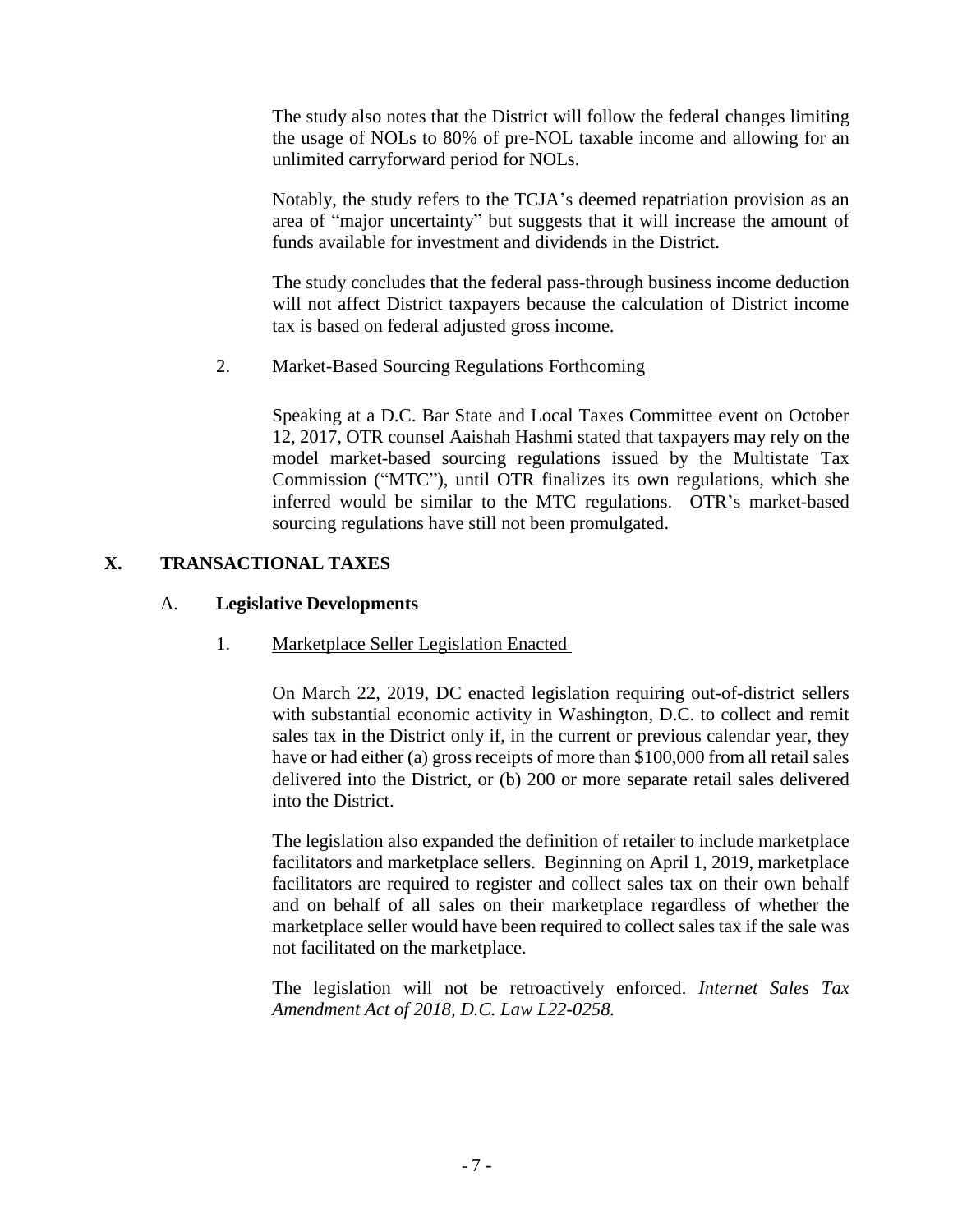### 2. Digital Goods and Streaming Video Services Subject to Sales and Use Tax Effective 2019

The District of Columbia Council enacted legislation amending the sales and use tax treatment of digital goods sold or used in the District. The legislation defines taxable sales of "digital goods" to mean digital audiovisual works, digital audio works, digital books, digital codes, digital applications and games, and any other otherwise taxable tangible personal property electronically or digitally delivered, whether electronically or digitally delivered, streamed or accessed and whether purchased singly, by subscription or in any other manner, including maintenance, updates and support.

The legislation made a corresponding amendment to the video gross receipts tax to exclude sales of services taxable as digital goods. As a result, as of January 1, 2019, sales of streaming video services will be subject to the sales tax, and no longer subject to the gross receipts tax under D.C. Code § 47- 2501.01(a).

The legislation did not affect the taxation of software in the District. *Internet Sales Tax Emergency Amendment Act of 2018, D.C. Law A22-0556.*

### 3. Lodging Tax Rate Increased

D.C. B22-491, signed into law as Act 22-163, created a lodgings tax of 0.3 percent that applies to transient lodgings such as hotels, inns, tourist camps, cabins, or any other place where lodgings are regularly furnished to transients, effective October 1, 2017. Accordingly, the total rate of tax on gross receipts for the sale of or charges for any rooms, lodging, or accommodations increased from 14.5 percent to 14.8 percent.

Under the District's Fiscal Year 2019 Budget, the total rate of tax on gross receipts for the sale of or charges for any rooms, lodging or accommodations increased from 14.8 percent to 14.95 percent, effective October 1, 2018. *Fiscal Year 2018 Budget Support Clarification Emergency Amendment Act of 2017, D.C. Act A22-0163*.

### B. **Judicial Developments**

1. Sales Taxes

# *Attorney General Sues Grocery Delivery Service for Unpaid Sales Tax*

On August 27, 2020, Attorney General Karl A. Racine announced a lawsuit against a grocery delivery business, for allegedly "charging District consumers millions of dollars in deceptive service fees and for failing to pay hundreds of thousands of dollars in District sales tax." The District of Columbia Office of Attorney General ("OAG") is seeking a court order to stop the business from violating District law in the future, force it to provide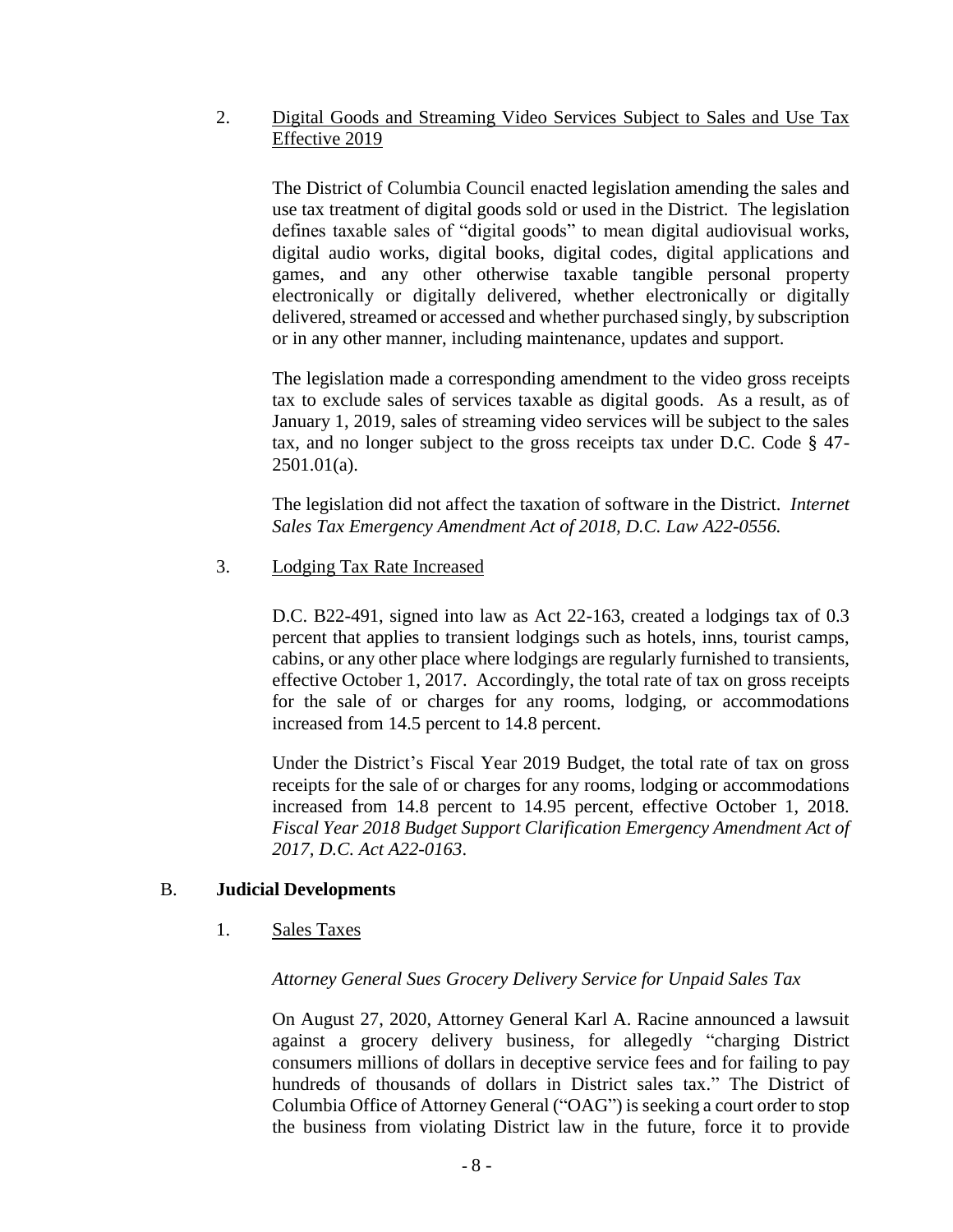restitution to District consumers who were charged deceptive service fees, and to recover unpaid sales taxes, as well as penalties and interest. With respect to the sales tax portion of the suit, OAG alleges that under District law, the business is responsible for collecting sales tax on the delivery services it provides, and that it has failed to collect tax on the service and delivery fees it charged users. The case is scheduled for mediation in June 2022.

The case is unique because it is brought directly by OAG against the business, rather than through the tax enforcement provisions already in place under District law. This raises concerns similar to those raised by proposals to expand False Claims Act litigation to include tax matters. *District of Columbia vs. Maplebear, Inc. HEP*, No. 2020-CA-003777 (D.C. Super. Ct. Aug. 27, 2020).

2. Transfer and Recordation Taxes

#### *Smart Aziken v. District of Columbia,* No. 16-TX-675 (D.C. Sept. 20, 2018)

Aziken filed suit against the District of Colombia arguing that the transfer of property to an LLC was eligible for an exemption from transfer and recordation taxes. The issue in the case was whether the property transfer exemption made in connection with entity conversions was applicable to a conversion of a sole proprietorship into a single-member LLC. The Court held that the language "converting entity" does not include an individual/sole proprietorship because in a sole proprietorship an individual owns the business assets directly, rather than through a partnership or corporation. Additionally, the plain meaning of the statute indicates that a sole proprietorship is not an entity that can transfer or receive property without having to pay recordation and transfer taxes.

### 3. QHTC Certification

## *NBC Subsidiary WRC-TV, LLC v. D.C. Office of Tax and Rev*., No. 14-AA-174 (D.C. Oct. 22, 2015)

This case involved a sales and use tax assessment against a television station that claimed exemptions under the District's QHTC laws. The D.C. Court of Appeals affirmed a ruling by the OAH, which held that WRC-TV, a broadcast television station that received a majority of its income from advertisements, was not a QHTC.

To qualify as a QHTC, a company must meet certain statutory requirements, including the requirement that the company derive at least 51% of its gross revenues from certain enumerated high technology activities. OTR argued before OAH and on appeal that WRC-TV did not derive at least 51% of its revenue from high technology activities, but derived its revenue mostly from advertising.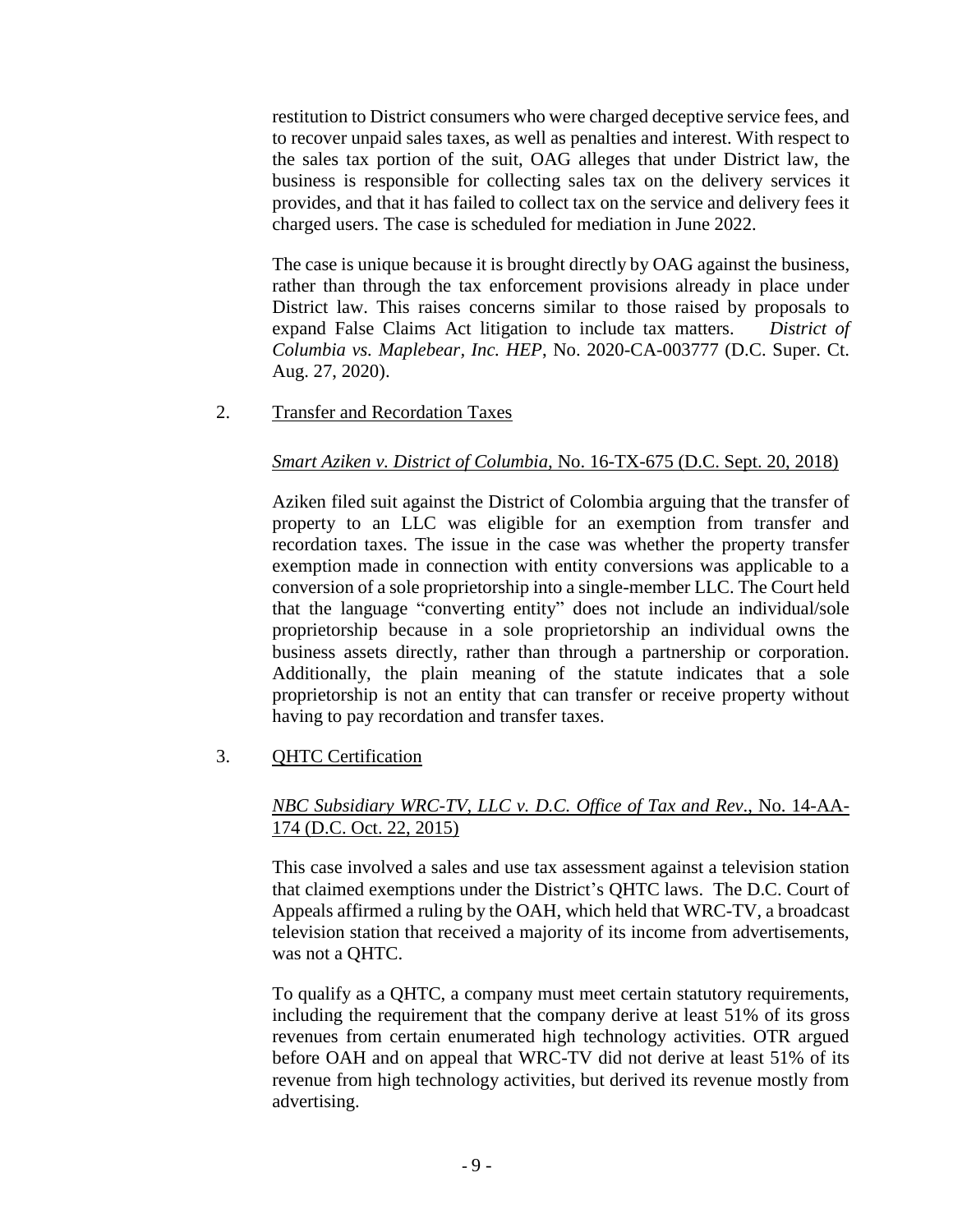In holding in favor of OTR, the Court of Appeals gave deference to OTR's interpretation of a statute it administers, finding the QHTC statute to be ambiguous and OTR's interpretation to be reasonable. Under its interpretation, OTR found that the statute required a much closer nexus between the listed activities and a QHTC's revenues than the mere use of high technology and systems to transmit television programming. In particular, OTR interpreted the statute to grant the preferential tax treatment only to companies engaged in the development and marketing of high technology systems. In agreeing with OTR, the Court also drew a distinction between companies that develop technology, and those that simply use technology.

Further, the Court was persuaded by OTR's analysis of the legislative history of the QHTC statute—the fiscal impact statement related to the original bill referred to a report that would exclude broadcast companies like WRC-TV from QHTC classification.

4. E911 Tax False Claims Suit

### *Phone Recovery Servs., LLC v. Verizon Washington, DC, Inc*., 15-CV-1338 (D.C. Aug. 16, 2018)

A whistleblower sued several telecommunications companies in Superior Court under the District's False Claims Act alleging that the companies failed to collect and remit over \$29 million in Emergency 911 taxes ("E911"). The court granted the defendants' joint motion to dismiss on November 4, 2015, and the plaintiff appealed to the D.C. Court of Appeals. On August 16, 2018, the D.C. Court of Appeals affirmed the court's dismissal of the claim under the False Claims Act and two common law claims that the whistleblower included in its complaint.

The D.C. false claims law in effect at the time of this suit excluded claims made pursuant to District tax laws. One of the defendants' positions in this case, albeit not the deciding issue, is that E911 fees constitute a tax and therefore may not be subject to a false claims suit.

### C. **Administrative Developments**

### 1. OTR Marketplace Facilitator Guidance

On April 1, 2019, the OTR issued a reminder that effective April 1, 2019, marketplace facilitators are required to collect District sales tax on behalf of marketplace sellers. A "marketplace facilitator" is a person that provides a marketplace that lists, advertises, stores, or processes orders for retail sales subject to sales tax for sale by marketplace sellers, and directly or indirectly collects payment from a purchaser and remits payment to a marketplace seller regardless of whether the marketplace facilitator receives compensation or other consideration in exchange for its services. OTR suggests that marketplace facilitators register for a marketplace sales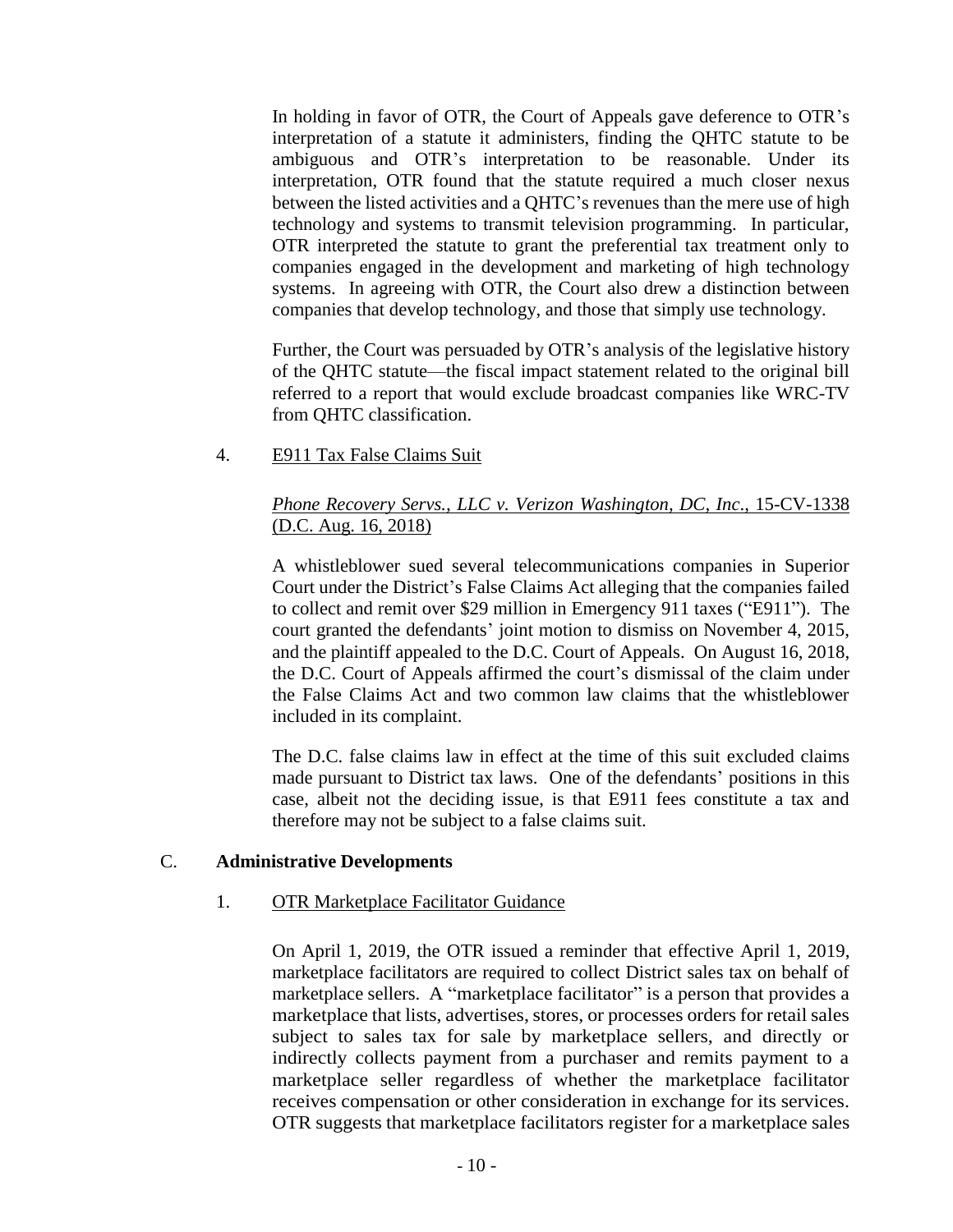tax account and begin collecting tax immediately. Marketplace facilitators that are already registered as a vendor or remote seller should add an additional marketplace account to their profile.

On May 26, 2020, OTR issued a notice relating to the sales tax treatment of food, drinks, and alcohol made through marketplaces. The notice addresses scenarios where marketplace facilitators take food, drink or alcohol orders from customers for delivery or pick-up at a restaurant and directly collect payment from the customers. In these scenarios, the guidance provides that marketplace facilitators are required to collect sales tax from customers at the applicable rate and remit such sales tax to OTR. If a restaurant erroneously receives a sales tax payment from a marketplace facilitator, it should report and remit the funds to the OTR on its sales tax return. (Notice 2020-06, D.C. Office of Tax and Revenue, May 26, 2020).

#### 2. Taxation of Digital Goods and Streaming Video Services

The OTR added the following chart to its website, delineating the sales taxability of a variety of digital goods as of January 1, 2019:

| <b>Digital Good</b>                                | Subject to<br><b>Sales Tax?</b> | <b>Rationale</b>                                                                                                                                                                  |
|----------------------------------------------------|---------------------------------|-----------------------------------------------------------------------------------------------------------------------------------------------------------------------------------|
| <b>Applications</b>                                | Yes                             | These sales are taxable digital goods. D.C. Code § 47-<br>$2001(d-1)$ .                                                                                                           |
| $Software -$<br>Canned                             | Yes                             | These sales are taxable as data processing services. D.C.<br>Mun. Regs. §9-474.4.                                                                                                 |
| $Software -$<br>Prepackaged                        | Yes                             | These sales are taxable as data processing services. D.C.<br>Mun. Regs. §9-474.4.                                                                                                 |
| $Software -$<br>Customized                         | Yes                             | These sales are taxable as data processing services. D.C.<br>Mun. Regs. §9-474.4.                                                                                                 |
| Digital News<br>and Digital<br>Periodicals         | Yes                             | These sales are taxable as "the furnishing of general or<br>specialized news or current information" and as "news<br>clipping service" under D.C. Code $\S47-2001(n)(1)(N)(ii)$ . |
| Digital Books                                      | Yes                             | These sales are taxable digital goods. D.C. Code $\S$ 47-<br>$2001(d-1)$ .                                                                                                        |
| Digital Audio<br><b>Books</b>                      | Yes                             | These sales are taxable digital goods. D.C. Code § 47-<br>$2001(d-1)$ .                                                                                                           |
| Digital Music<br><b>Downloads</b><br>and Streaming | Yes                             | These sales are taxable digital goods. D.C. Code § 47-<br>$2001(d-1)$ .                                                                                                           |
| Digital Video<br><b>Downloads</b>                  | Yes                             | These sales are taxable digital goods. D.C. Code $\S$ 47-<br>$2001(d-1)$ .                                                                                                        |
| <b>Streaming</b><br>Video Services                 | Yes                             | These sales are taxable digital goods. D.C. Code § 47-<br>$2001(d-1)$ .                                                                                                           |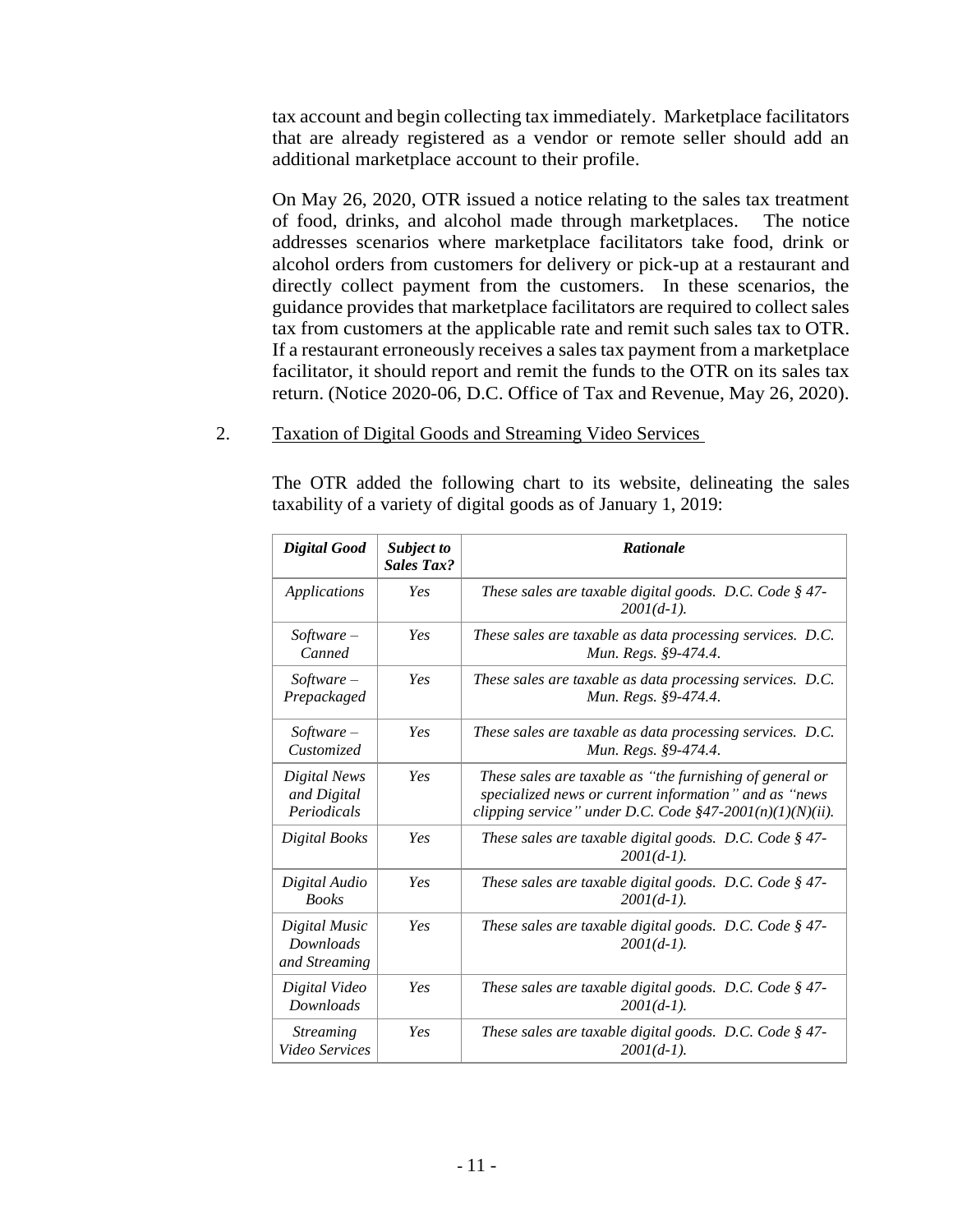## 3. Mytax.dc.gov Portal Available to File/Pay Certain Taxes

On November 1, 2017, OTR announced that businesses are now able to file and pay sales and use taxes, specialized sales taxes, and street vendor and mobile food services taxes using the office's online portal. The multi-phase rollout of mytaxdc.gov is part of OTR's move to the Modernized Integrated Tax System (MITS) that began in 2015. The online portal is already in use for income and franchise taxes, motor vehicle fuel tax, ballpark fee, nursing provider tax, personal property tax, and gross receipts taxes.

### 4. New Rules for Exemption Certificates

In October 2017, OTR adopted regulations that provide guidance on the application for, and use of, sales tax exemption certificates and clarify local sales tax exemption requirements. Beginning November 1, 2017, the following changes will go into effect: (i) exemptions must be requested on mytaxdc.gov; (ii) the District will no longer accept the MTC's Uniform Sales & Use Tax Exemption Certificate form; (iii) the requester will be required to complete an online application and attach specified documentation to support each type of exemption request; (iv) OTR will review each request and notify the requester of its disposition; (v) an official certificate will be issued by OTR for approved requests (no more "special" paper for certificates); (vi) approved exemptions will be date stamped with an expiration date; and (vii) taxpayers must reapply prior to the expiration date. *D.C. Mun. Regs. §9-417.*

# **XI. MISCELLANEOUS**

# A. **D.C. Pulls The Plug On Certain High Tech Tax Breaks**

Under existing law, D.C. taxpayers that meet the statutory requirements for Qualified High Tech Companies ("QHTC") certification enjoy a host of corporate franchise, sales and use, and property tax benefits. Recent legislation repeals several of those benefits. Below is a summary of the changes:

- Tax Credits
	- o Reduces the tax credit for wages to qualified employees to 5 percent of wages paid in the first 24 months after hiring (the current credit is equal to 10 percent of wages paid in that period);
	- $\circ$  Reduces the maximum allowable credit to \$3,000 for each qualified employee (the current maximum credit is \$5,000 per qualified employee); and
	- o Eliminates the ability to carry forward unused credits for employees hired on or after October 1, 2019.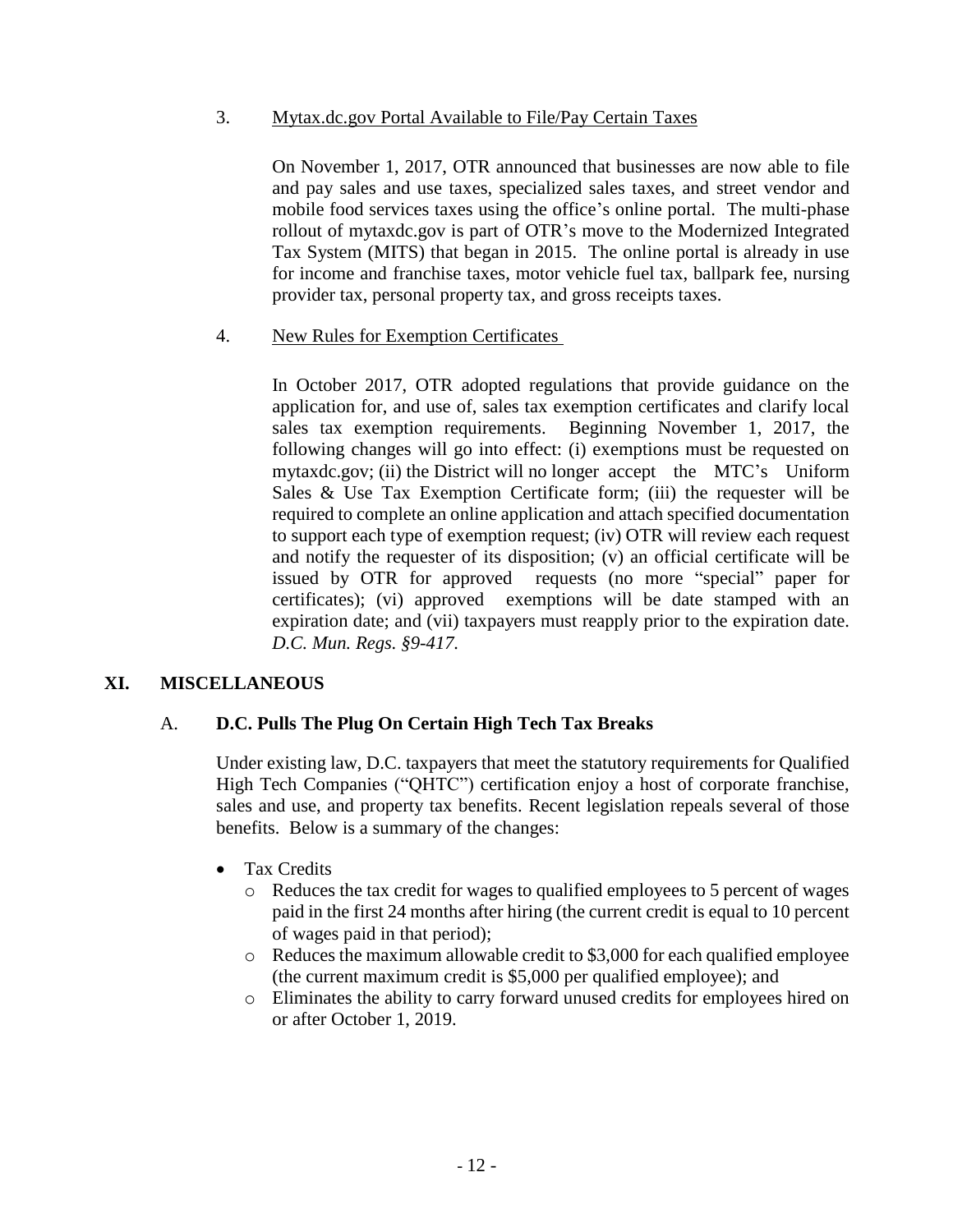- Corporate Franchise Tax
	- o Eliminates the reduced 6 percent corporate franchise tax rate applicable to QHTCs after the initial 5 year exemption (under existing law, the reduced rate applies for as long as the entity continues to certify as a QHTC);
	- o Enacts a credit against franchise tax for QHTCs equal to the lesser of \$250,000 or the difference between the tax that would otherwise be due under the applicable rate (currently 8.25 percent) and the reduced rate of 6 percent; and
	- o Makes the franchise tax credit allowable for 5 years from the later of the tax year ending December 31, 2019, or the last year the QHTC is eligible for the franchise tax exemption.
	- o The legislation does not affect the initial 5 year franchise tax exemption for QHTCs.
- Sales Tax
	- o Repeals the exemption for most sales by QHTCs in the District; and
	- o Repeals the exemption for sales to QHTCs of certain computer and technology equipment.
	- o These provisions will affect non-QHTCs as well.

### B. **D.C. Court of Appeals Rejects Insurance Tax Challenge**

In *Unum Life Ins. Co. of Amer., et al. v. D.C.*, 2020 WL 5666899 (D.C. Sept. 24, 2020), the District of Columbia Court of Appeals rejected a challenge to the District of Columbia's tax imposed on select health insurance carriers to fund its health benefit exchange, finding that the tax was not preempted by a provision of the Affordable Care Act (ACA) and did not violate the non-delegation doctrine.

After the ACA's enactment, the District established a health benefit exchange and authorized the authority overseeing the exchange to fund it through a tax on all health insurance companies doing a certain amount of business in the District. A group of insurers who are subject to the tax but do not offer health plans on the District's exchange challenged the tax, arguing that 42 U.S.C.  $\S$  18031(d)(5)(A) of the ACA did not permit the District to levy the tax on these insurers. The insurers argued that this ACA provision requires that an exchange itself be self-sustaining without assistance from other sources of state funding.

While noting that the plain text of the provision was ambiguous, the Court concluded that 42 U.S.C. § 18031(d)(5)(A) should be read as a directive to states to ensure that their exchanges are self-sustaining after federal funding is discontinued, and not as a limitation on how states generate funding to support an exchange's operations. The Court noted that when the provision is read in this manner, there is no conflict between it and the District's health carrier tax. The Court also rejected the insurers' alternate argument that the health carrier tax legislation, in which the District Council empowered the District Health Benefit Exchange Authority to assess all health carriers that do business in the District, impermissibly delegated legislative power to the authority.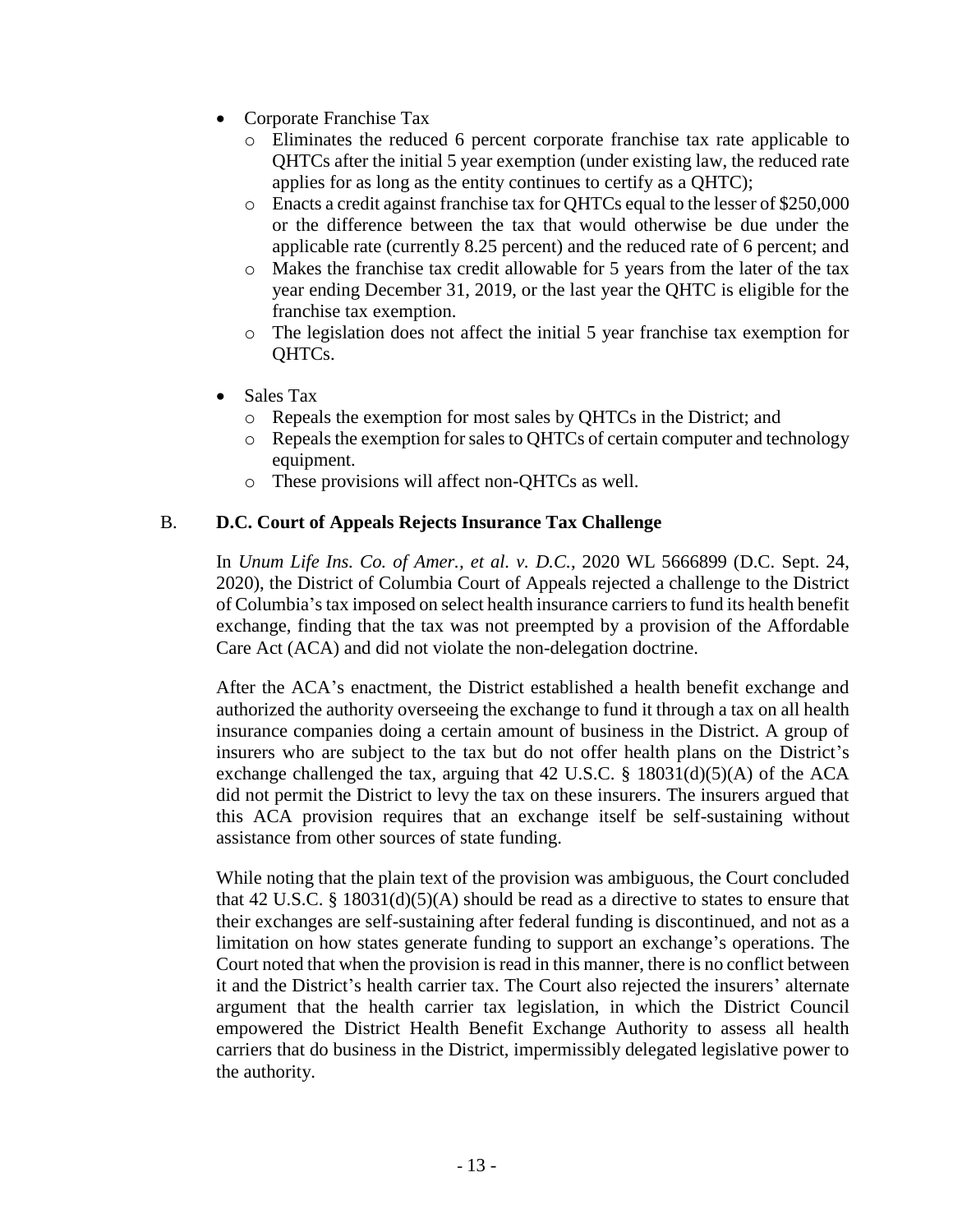## C. **The District of Columbia has a new Taxpayer Advocate**

On March 4, 2020, the Office of Tax and Revenue announced the rollout of a new Office of the Taxpayer Advocate (OTA). OTA was created to address complex and unique individual income, business, and real property tax cases which taxpayers have been unable to satisfactorily resolve on their own. OTA's duties also include but are not limited to educating taxpayers on their rights, proposing solutions to the practices and processes of the OTR, recommending legislative action, and preparing an annual report to identify initiatives taken and recommendations. Elena Fowlkes was named the taxpayer advocate for OTR and will manage eight employees within OTA. Unfortunately, the Council failed to enact a bill in 2019 that would have established OTA as an independent agency, and instead OTA was created as a unit within OTR.

# D. **OTR Implementing New Modernized Real Property Tax System**

The OTR implemented its Modernized Real Property Tax System ("MRPTS") in December 2020. The system, supports property tax assessments, ownership and address changes, tax billing, collections, tax relief administration, tax sales, appeals, and the land recordation of real property. The implementation of MRPTS follows OTR's October 2018 implementation of its Modernized Integrated Tax System ("MITS"), which houses more than 20 tax types and fees administered by OTR.

# **XII. AUTHORS' BIOGRAPHIES**

### A. **DeAndré Morrow**

DeAndré is a member in the State Tax Group. He focuses his practice on Maryland, Virginia, and DC taxes. His previous experience involves counselling clients on a full range of state and local tax matters including income, property, franchise, and sales and use taxes. Prior to going into private practice, DeAndré was a tax attorney for the Revenue Administration Division of the Comptroller of Maryland, where he was responsible for providing legal services to the legislative and executive branches of state government, and to attorneys, tax professionals and taxpayers requesting information or guidance on state tax revenue laws, regulations and policies.

### B. **Sebastian Watt**

Sebastian has been a member of Reed Smith's State Tax Group since 2017. He assists clients with a broad range of multistate matters involving income, sales, and gross receipts tax issues. Sebastian focuses his practice on Pennsylvania tax controversy, where he has handled matters from the first stage of administrative appeal to Commonwealth Court, Massachusetts tax issues, and multistate conformity issues. Prior to joining Reed Smith, Sebastian spent three years working in federal and international tax, giving him a unique perspective on state tax issues.